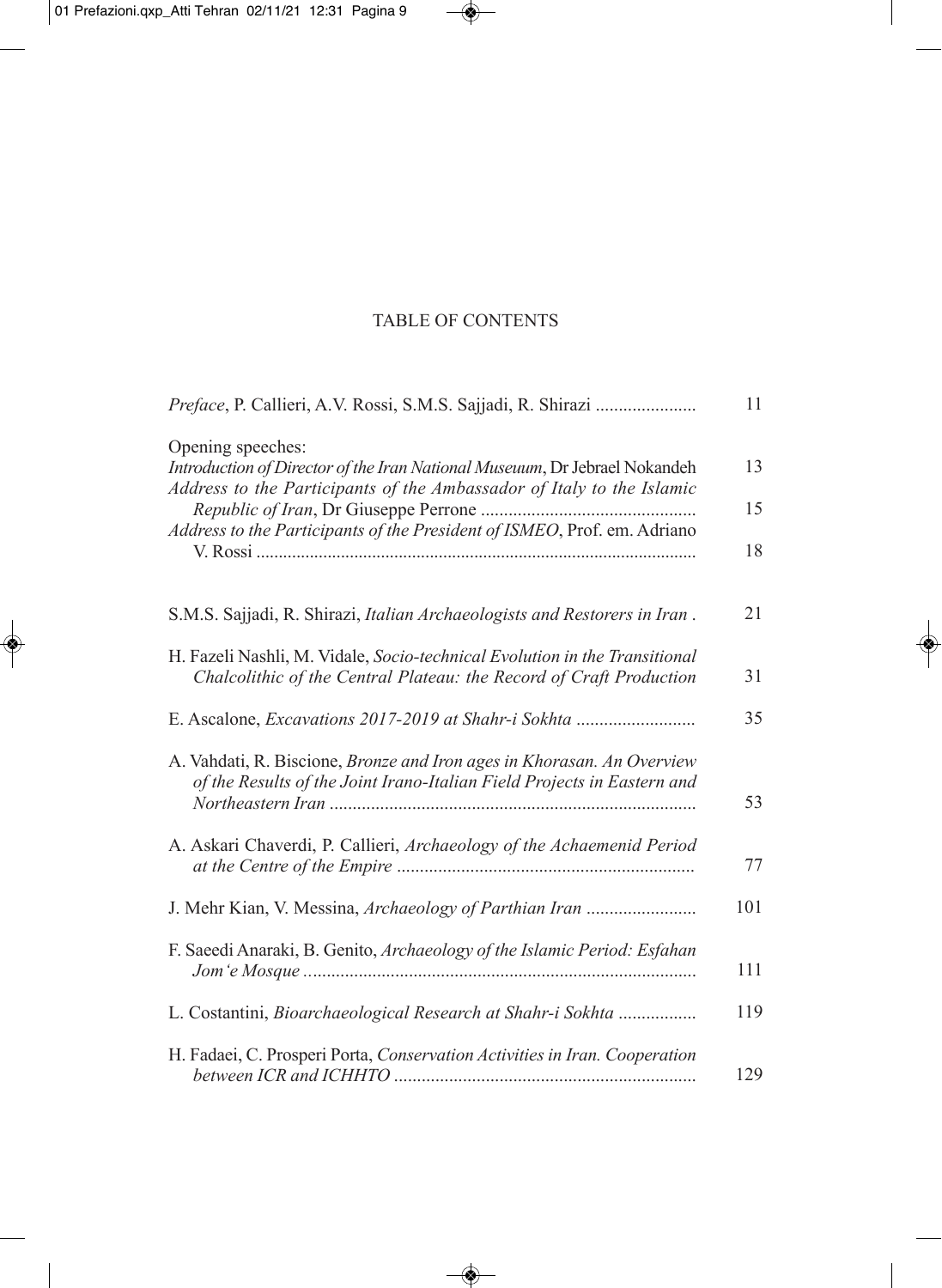01 Prefazioni.qxp\_Atti Tehran 02/11/21 12:31 Pagina 10

♦

 $\overline{\bullet}$ 

◈

 $\overline{\phantom{a}}$ 

 $\Rightarrow$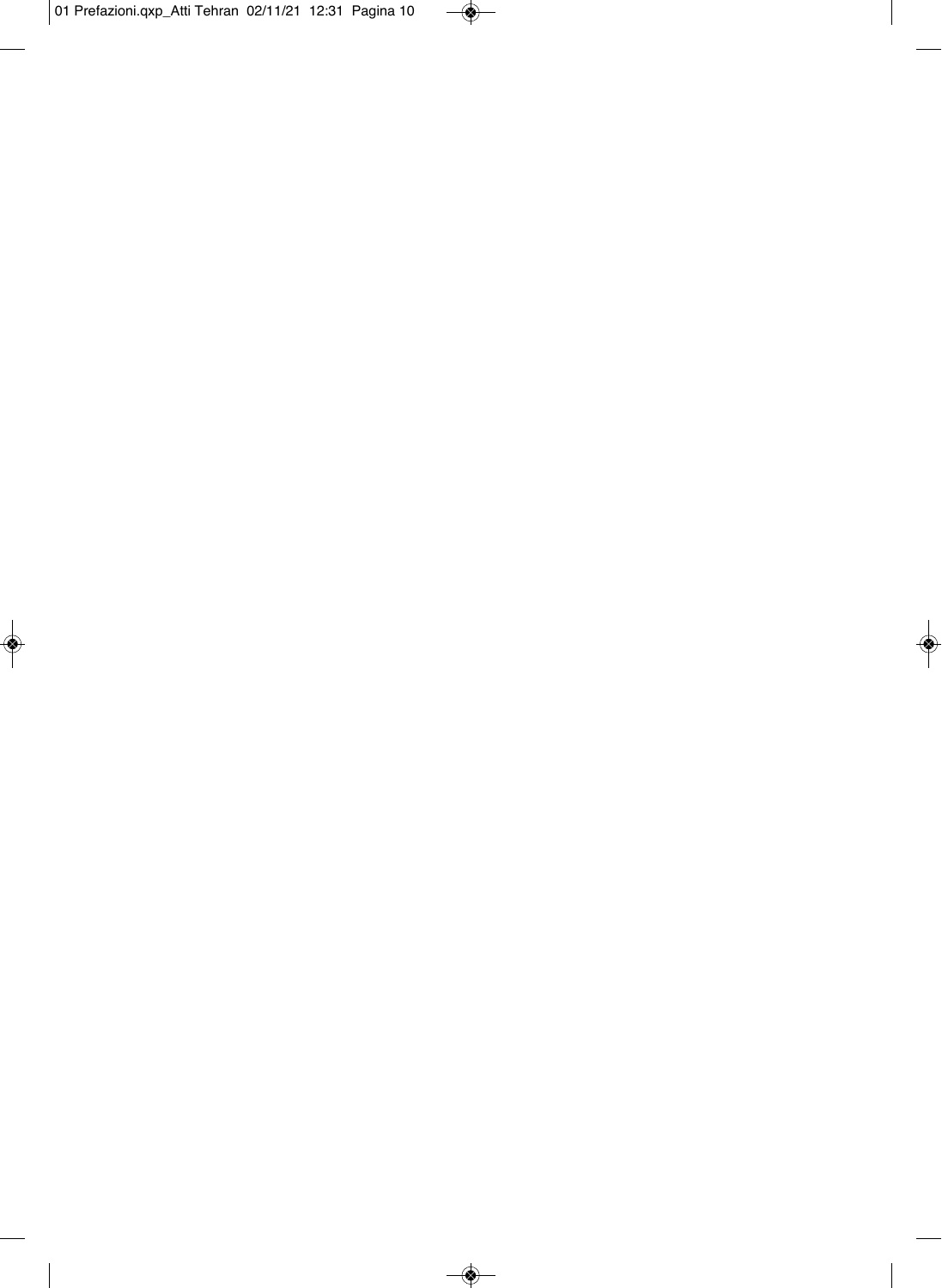## PREFACE

The workshop "Iran and Italy: 60 Years of Collaborations on Cultural Heritage" was hold on 17<sup>th</sup> November 2019, at the Iran National Museum. In the framework of the workshop, eight presentations were selected, concerning the collaborations of longest duration, based on five thematical axes as follows:

- a) Iranian prehistoric archaeology;
- b) Iranian historical archaeology;
- c) Iranian Islamic archaeology;
- d) Interdisciplinary researches;
- e) Conservation and restoration activities.

In parallel with the workshop, an exhibition was also organized from  $17<sup>th</sup>$ to 30<sup>th</sup> November 2019, synthetically representing the results of all the mutual activities realized by the archaeologists and restorers of the two countries through 52 posters in Persian and Italian, accompanied by a rich selection of artefacts resulting from the joint activities at various sites.

While the organization of the exhibition was an ideal opportunity for each of the researchers of both the countries to introduce the results of their own scientific efforts, one of the main aims of the workshop program was to provide a chance for discussion on the thematic axes, as well as a time for presenting the main collaborative activities in the field of cultural heritage to other colleagues. Another aim of the workshop was emphasizing the positive aspects of mutual collaborations in achieving reliable scientific results. Common researches in various Iranian sites such as archaeological and restoration activities in the provinces of Sistan and Baluchestan, Fars and Isfahan are good examples to show how an accurate selection of the experts for realizing them could be important to gain brilliant results. On the other hand, this kind of workshops provides good platform for exchange of ideas and data among the scholars that have not always access to the fresh and new scientific data.

It should be noted that holding this program was also a good opportunity to record the results of bilateral cooperation between Iran and Italy. Hence, in addition to the catalogue of the exhibition, it was also decided to publish another volume containing the proceedings of the workshop, with the text of the presentations in

◈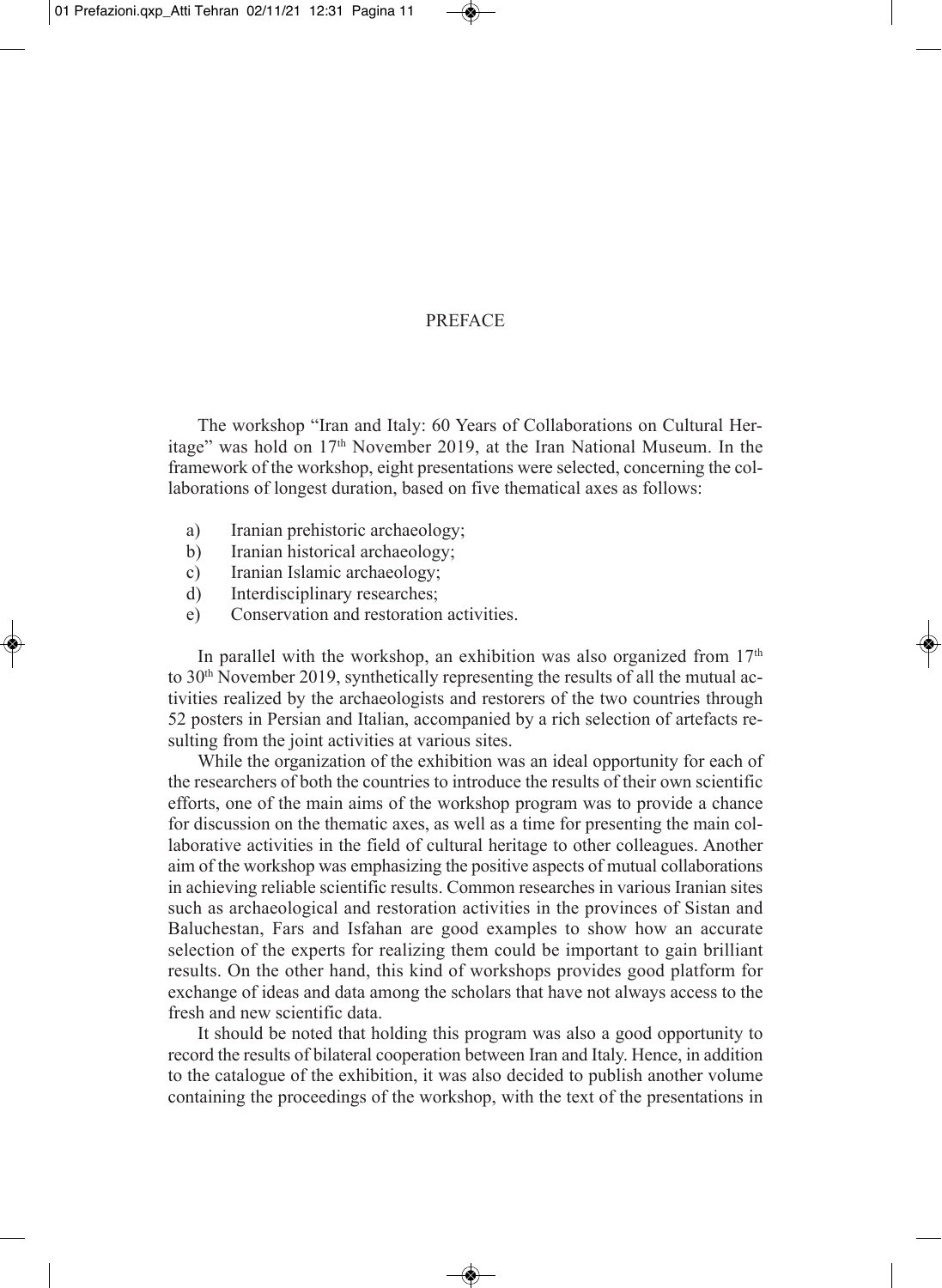## 12

the form of scientific articles. We hope that the honorable readers through these articles will obtain a truthful image of the scientific collaborations between Iran and Italy in the field of cultural heritage. May such constructive cooperations continue in the future.

◈

◈

PIERFRANCESCO CALLIERI ADRIANO VALERIO ROSSI SEYYED MANSUR SEYYED SAJJADI ROUHOLLAH SHIRAZI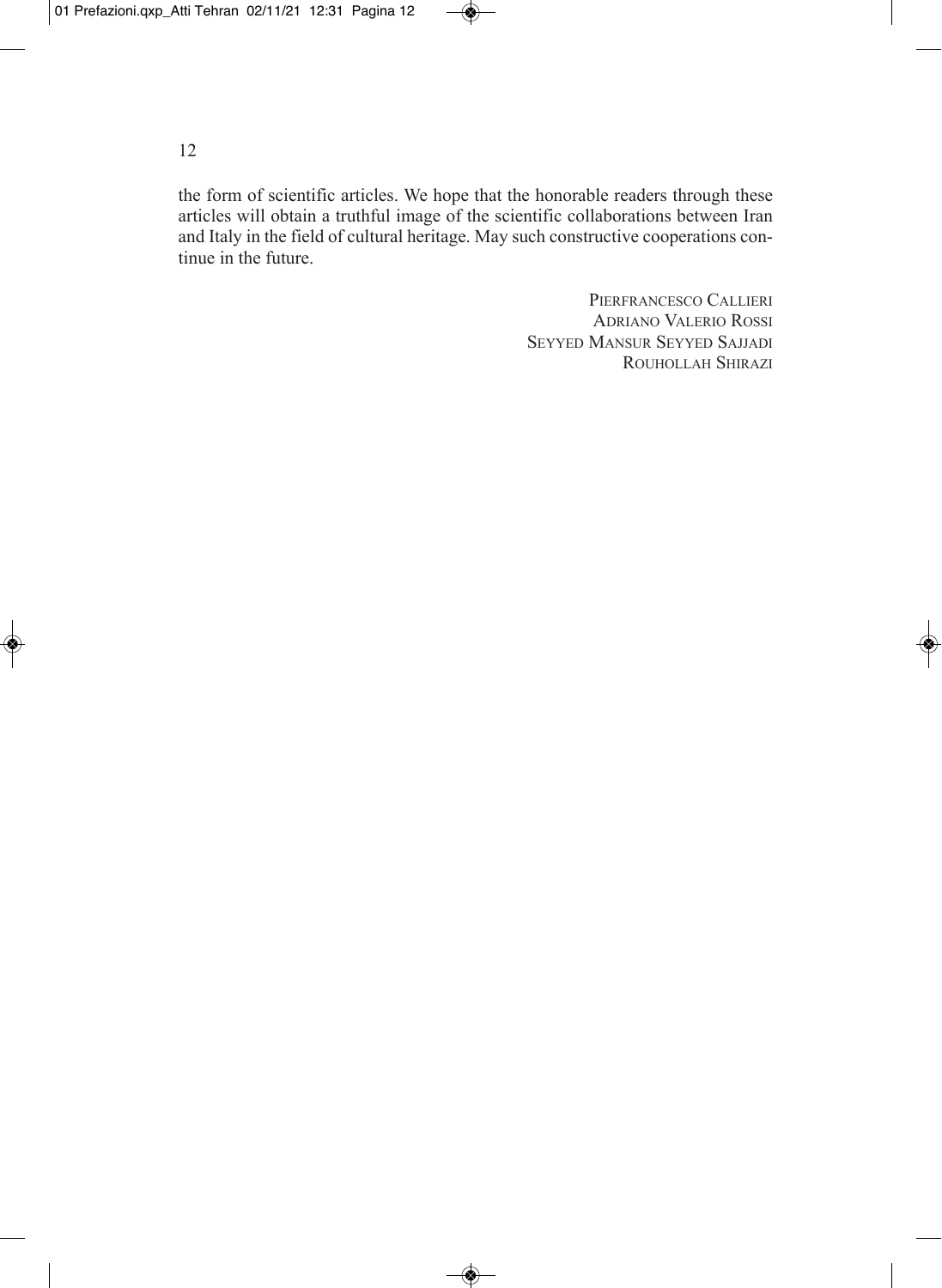## INTRODUCTION OF THE DIRECTOR OF THE IRAN NATIONAL MUSEUM

When Dr Omrani, Dr Shirazi, H.E. the Ambassador Perrone and Professor Rossi requested the availability of the Iran National Museum to host a conference and an exhibition dedicated to this theme, I accepted with great conviction to make available to the event not only the spaces but also the staff of our Museum.

The Iran National Museum has a long tradition of collaborative projects with different European and Asian countries, and today's event represents in this spirit of cultural encounter a moment that reinforces the deep bond that unites Iran and Italy, two countries of ancient culture, both with a rich cultural heritage.

The Italian colleagues who have worked in collaboration with their Iranian colleagues have given their expertise and received in return the Iranian one, thus obtaining results of great substance.

For a country like Italy, aware of the need and urgency to protect its cultural heritage, it would not have been possible to conduct research in the field of archaeology without worrying about the conservation and restoration of cultural heritage.

Therefore, if the Italian contribution to the archaeology of Iran is added to that of many other countries, the one in the field of conservation and restoration has represented an exceptional event, which left a lasting mark on the Iranian tradition, already so rich in experience and skills.

The Scientific Committee that conceived the workshop and the exhibition in close connection, has intended to dedicate the workshop to the illustration of the contribution of the joint missions that had a longer duration and whose impact was felt more decisively on the relevant field of study, the general framework of which is presented before the illustration of the individual joint activities. With the exhibition, on the other hand, we wanted to give all the active missions the opportunity to illustrate the results of their work. In addition, the exhibition could not help but also illustrate the substantial activities that took place before 1979. The high number of 52 panels was reached, which made it necessary for reasons of space to reduce the length of the texts, in Persian and Italian, to the minimum necessary. Fortunately, the catalogue has been able to accommodate longer texts, from which it emerges a picture of great liveliness and of different organization of activities, from the joint missions themselves to the collaboration of Italian archaeologists to Iranian activities.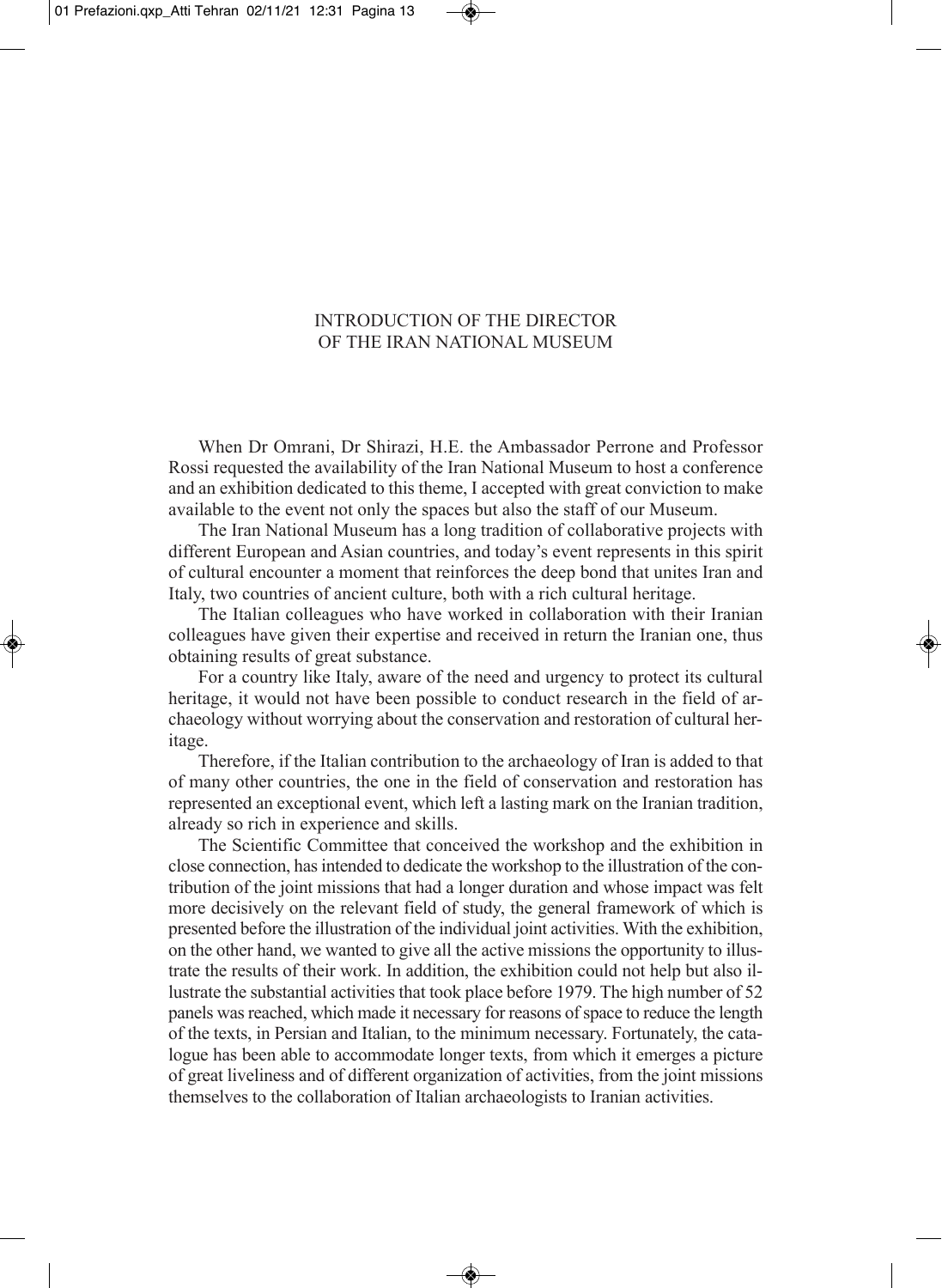#### 14

I wish to thank not only the Italian and Iranian colleagues intervening both from Italy and Iran, but also the Embassy of Italy and the ISMEO for their financial commitment, as well as the staff of the Museum that made it possible to realize this double event in a relatively short time and with great skill. In particular, it is my duty to mention here the contribution of Dr Fereidun Biglari, of Dr Hassan Youssufzadeh and Dr Mohammad Hossein Azizi Kharanaghi, and of Omolbanin Ghafoori and Nina Rezaei, who collaborated with Prof. Pierfrancesco Callieri and Dr Seyyed Mansur Seyyed Sajjadi in the editing of the texts: to them our gratitude.

◈

DR JEBRAEL NOKANDEH Director, Iran National Museum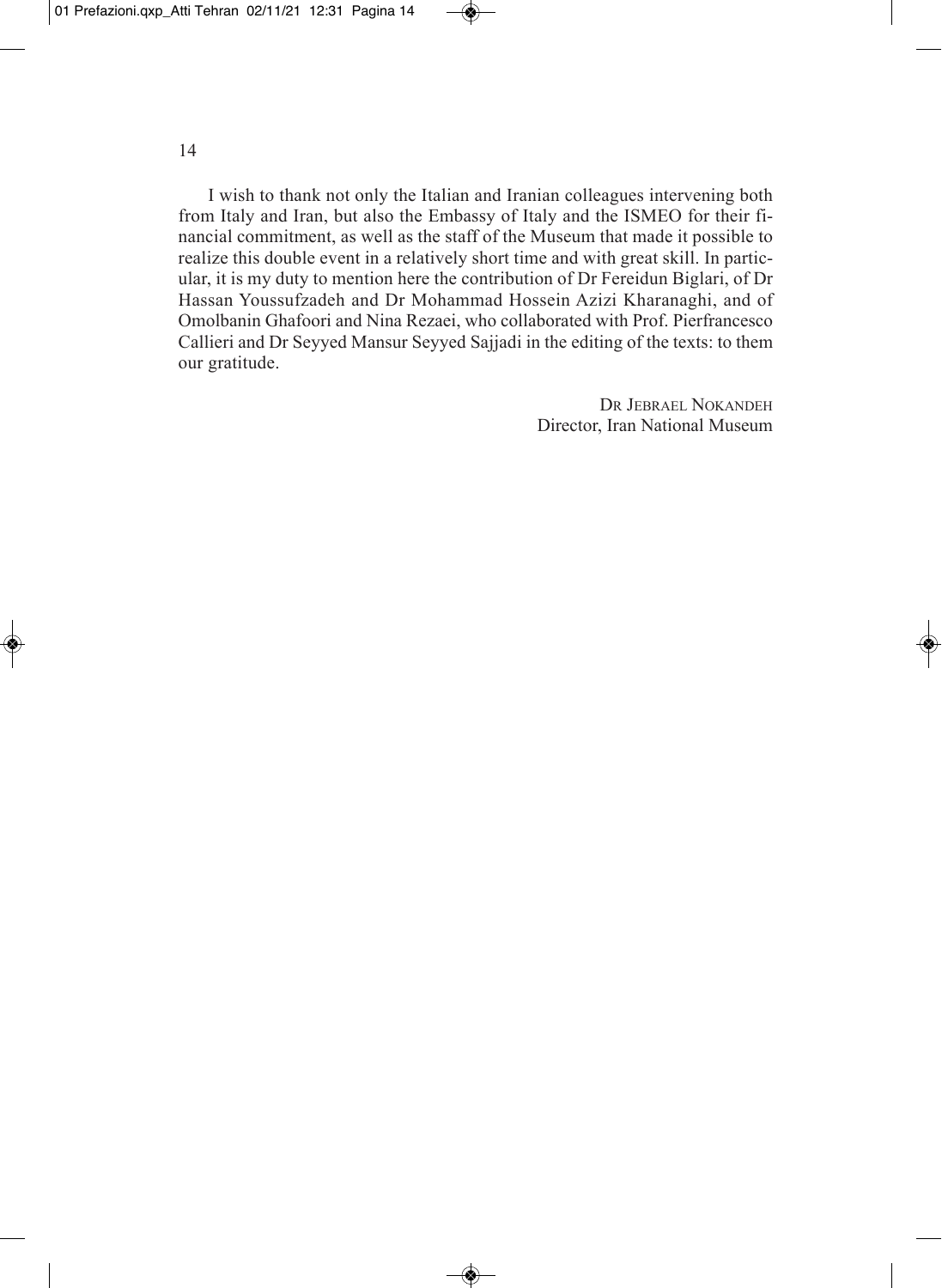## ADDRESS TO THE PARTICIPANTS OF THE AMBASSADOR OF ITALY TO THE ISLAMIC REPUBLIC OF IRAN

Deputy Minister Dr Talebian, Excellencies, Distinguished Professors Dear guests,

As the Ambassador of Italy to the Islamic Republic of Iran, it is a great honour for me to be here today at the opening ceremony of an event that has a twofold historical significance for the cooperation between Italy and Iran in the field of promotion of cultural heritage.

Firstly, with the exhibition we are about to inaugurate, and the seminar which will follow, we are celebrating the  $60<sup>th</sup>$  anniversary of successful archaeological and restoration activities carried out with passion, professionalism and scientific rigour by the best specialists our two Countries could offer.

This glorious history started in that far-off year of 1959 when the late Prof. Giuseppe Tucci—President of ISMEO and one of the most prominent and respected Italian figures in Iran at that time, along with Enrico Mattei—laid the foundation for the future of Italian archaeological activities in Iran.

As all of you know, back then ISMEO's archaeological research focused on the Sistan Province and the city of Esfahan where Prof. Scerrato and his team worked on the Masjed-e Jom'e, a landmark mosque dating back to the VIII century.

In Sistan ISMEO—in the early sixties—conducted activities on the sites of Kuh-e Khwaja, Qal'a Tapa, Dahane-ye Gholaman and Qal'a-ye Sam, starting excavation activities in Shahr-e Sokhte also known as the 'Burnt City' in 1967.

Concerning restoration activities, in 1964 an ISMEO mission, coordinated by Prof. Giuseppe Zander, started to work on some of the most important monumental complexes in Persepolis and Pasargadae and on the Safavid pavilions of 'Ali Qapu and Chehel Sotun.

Until 1979, when the archaeological and restoration activities were briefly stopped, IsMEO had been the only Italian Institution present in Iran in this field, with the only exception of the ISMEA/CNR mission in Orumyeh in the late seventies.

◈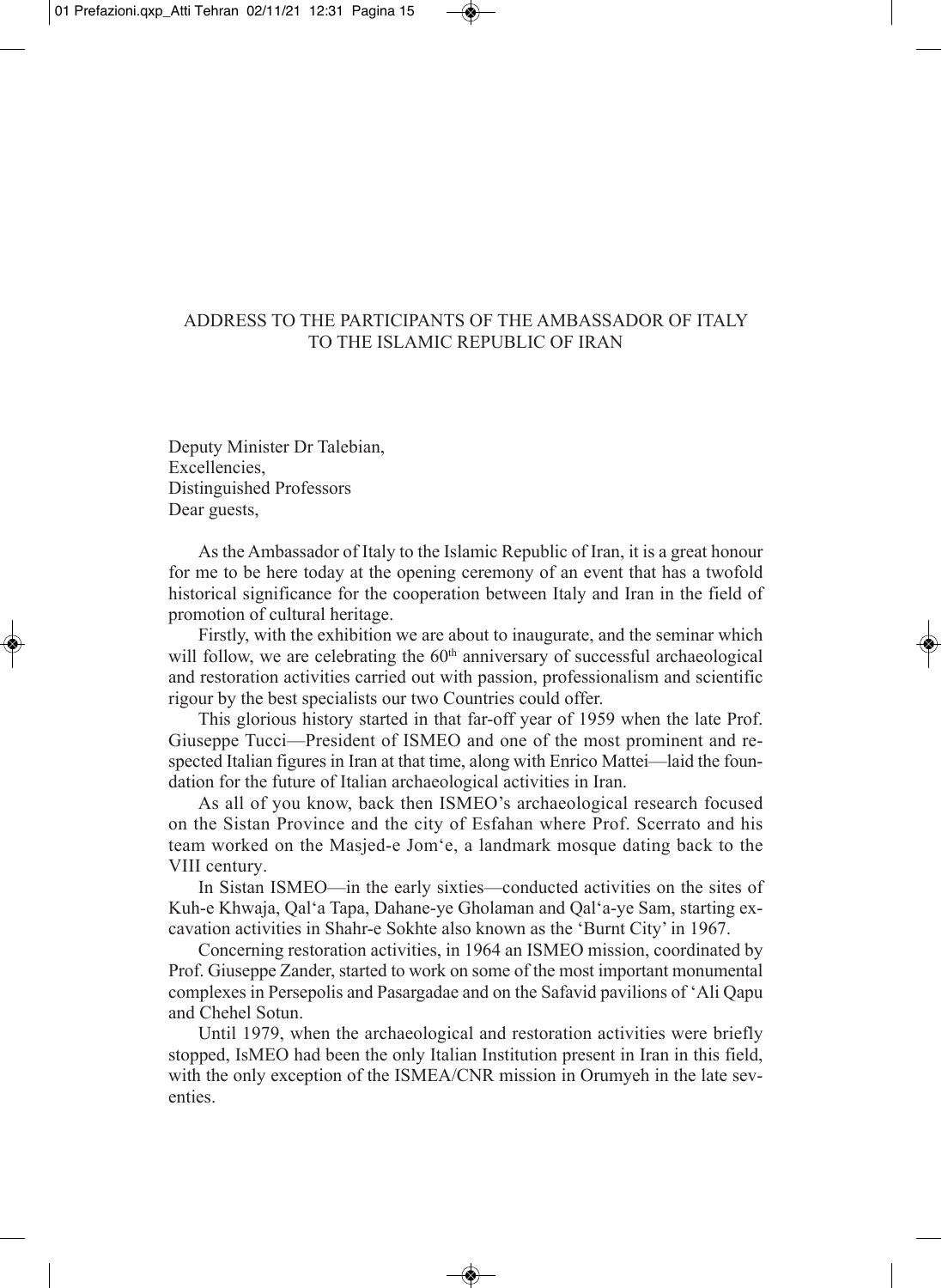The number of archaeological and restoration missions significantly increased in number, range and scope of activities after the Islamic Revolution.

Several Iranian and Italian Universities stepped in to carry out—through different management methods and procedures—new scientifically ambitious joint missions, all illustrated in the 52 panels of the exhibition we are opening today to celebrate our long history of shared success and achievements.

The second reason that makes today's event historically significant is that *Iran and Italy: 60 years of collaboration on cultural heritage* is the most comprehensive and complete exhibition on bilateral activities in the field of promotion of cultural heritage to ever be organized in Italy or Iran since 1959.

This show includes information on many research activities led by Iranian scholars and experts who were students of the Italian Directors of the great archaeological and restoration missions of the 1959-1979.

These former students built on the legacy of their teachers to achieve remarkable scientific results.

Throughout all these years, the Italian Ministry of Foreign Affairs stood by successive archaeological and restoration missions in Iran, by providing assistance and financial support and contribution to shape what we consider a milestone of our cultural diplomacy vis-à-vis Iran.

That makes me particularly proud—as the Representative of the Italian Government in the Islamic Republic of Iran—to be here today to renew and reaffirm our commitment and celebrate 60 years of bilateral cooperation on cultural heritage with a special event whose organization the Italian Embassy strongly supported since the very beginning.

Today's event does not—and should not—have just a celebrative purpose. Recognizing the achievements of the past must lead us to further enhance our future joint cooperation in a field where Italy and Iran—with their vast and rich historical, cultural and artistic heritage—have a special responsibility as 'cultural superpowers.'

Indeed, our duty is not only to preserve what we achieved together—which has a universal scientific value transcending the purely bilateral dimension—but also to encourage and support new initiatives likely to expand and strengthen our partnership.

An important step in this direction is the *Persepolis International Monuments Conservation Project (PIMCP)*, carried out by the non-profit association Restauratori Senza Frontiere – Italia (RSF), on the basis of a MoU between RSF, the Research Institute of Cultural Heritage and Tourism (RICHT) and the Persepolis World Heritage Site.

This project, supervised by the Co-directors of the Iranian-Italian Joint Archaeological Mission in Fars, Prof. Alireza Askari Chaverdi and Prof. Pierfrancesco Callieri, focuses on some of the most astonishing but damaged stone reliefs of the Persepolis Terrace, namely the Southern façade of the Tachara and the Eastern door of the Tripylon. It represents the first large scale conservation project in the UNESCO World Heritage Site of Persepolis carried out with a foreign partner after 1979.

16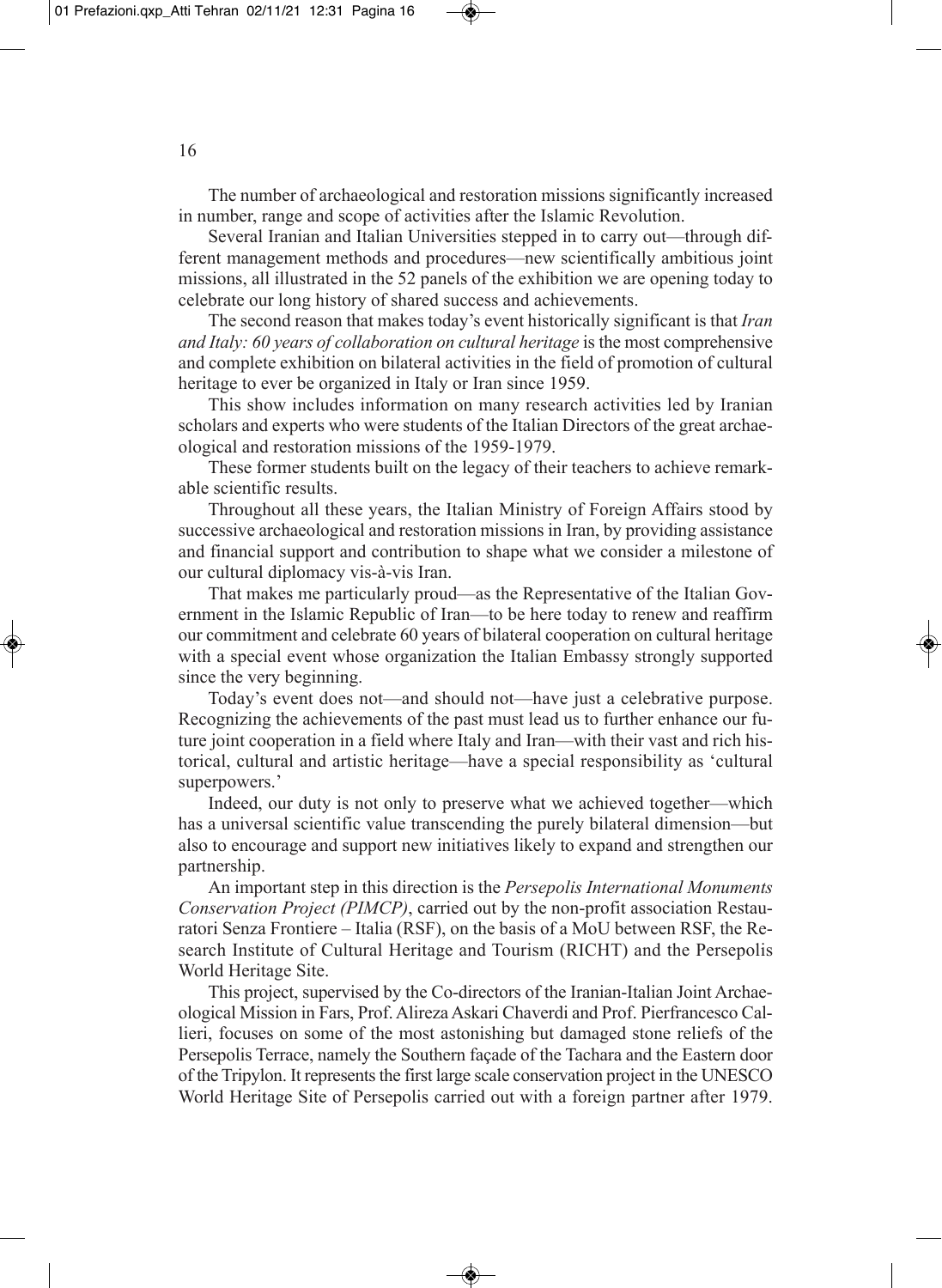Through new initiatives such as this one and our ongoing archaeological and restoration joint missions, I am sure we can effectively make a worthy contribution towards reaching the overarching aim of strengthening the cultural bridges between our two Countries and deepening mutual understanding and friendship between the people of Italy and Iran.

I would like to conclude my remarks thanking the Minister for Cultural Heritage, Tourism and Handicraft, H.E. Ali Asghar Mounesan, his Deputy H.E. Mohammad Hassan Talebian, Dr Behrouz Omrani, Dr Rouhollah Shirazi and Dr Jebrael Nokandeh for their relentless efforts in promoting our cultural bilateral ties as well as all the Italian and Iranian archaeologists, restorers and specialists for their critical scientific contribution. Last, but not least, my special thanks to Prof. Adriano Rossi and Prof. Pierfrancesco Callieri. Without their scientific and organizational contribution, today's event could not have taken place.

◈

GIUSEPPE PERRONE Ambassador of Italy to the Islamic Republic of Iran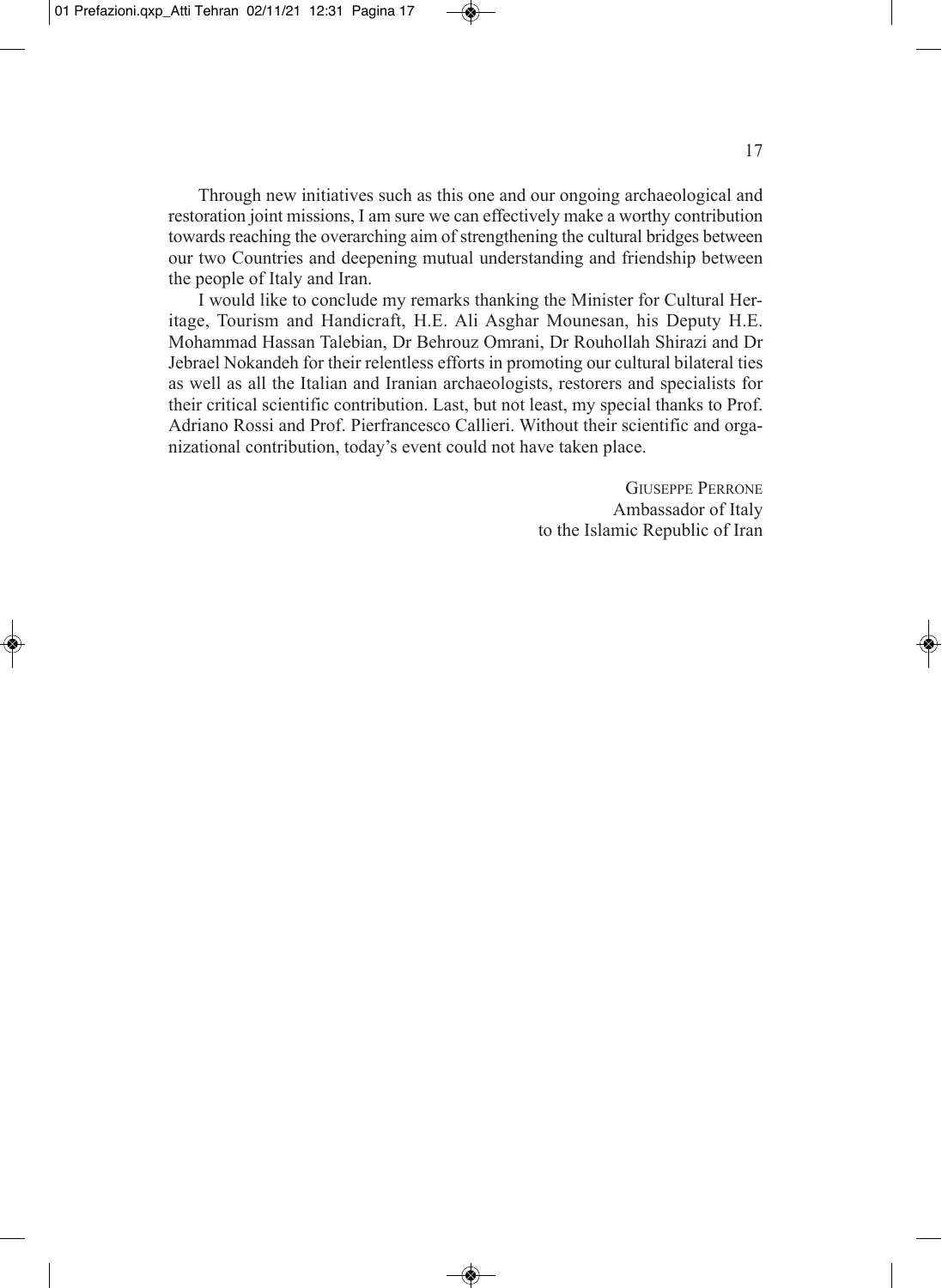## ADDRESS TO THE PARTICIPANTS OF THE PRESIDENT OF ISMEO

I am extremely pleased to offer the participants of the Workshop held on the occasion of the opening of the exhibition *Iran and Italy: 60 years of collaboration on cultural heritage*, the greeting of ISMEO – The International Association for Mediterranean and Oriental Studies—which as many know has recently resumed the historical and illustrious denomination of Giuseppe Tucci's *IsMEO*—the most cordial greetings of the entire social body of our Association, which currently can count on a membership of over 350 scholars including 120 eminent foreign correspondents, ideally on behalf of more than 100 universities, research centers and academic, scientific and museum institutions from throughout the world.

The ISMEO—re-founded in Rome in November 2012 as an International Association—wanted to reconnect through its name to the *Institute for the Middle and Far East* (IsMEO), founded in the 1930s by Giovanni Gentile and Giuseppe Tucci, and many of its members, who were also members of IsIAO (an Italian public institution that continued from 1995 to 2012 the activity of the historical IsMEO), always had a deep interest, in different ways, in that world that has been one of the main lines of the investigations of these great Italian research institutions that have crossed throughout the twentieth century: the Iranian world, from prehistory and the Achaemenid state to the present day, in its geographical, political and cultural assumptions on and around the plateau, in the irradiation of Iranian culture in the Caucasus and Central Asia, in that vast set that today is called in English language 'the *Persianate* world.'

We are therefore very grateful on the one hand to the Embassy of Italy, represented here by H.E. Ambassador Giuseppe Perrone and the Head of the Cultural Section, Dr Vincenzo Russo Spena, who took charge of the organization of the Workshop, on the other to Dr Behrouz Omrani, Director of the Research Centre for Cultural Heritage and Tourism, to Dr Rouhollah Shirazi, Director of the Iranian Centre for Archaeological Research, and to the Director of the Iran National Museum hosting the Exhibition, Dr Jebrail Nokandeh, with all their collaborators—truly commendable organizers in almost emergency circum-stances—who have once again allowed to live a renewed Italian-Iranian friendship in the hallmark of 'archaeology, culture and friendship,' producing this relevant exhibition on Italian archaeological and restorative activity in Iran, the largest and most complete ever organized both in Italy and in Iran.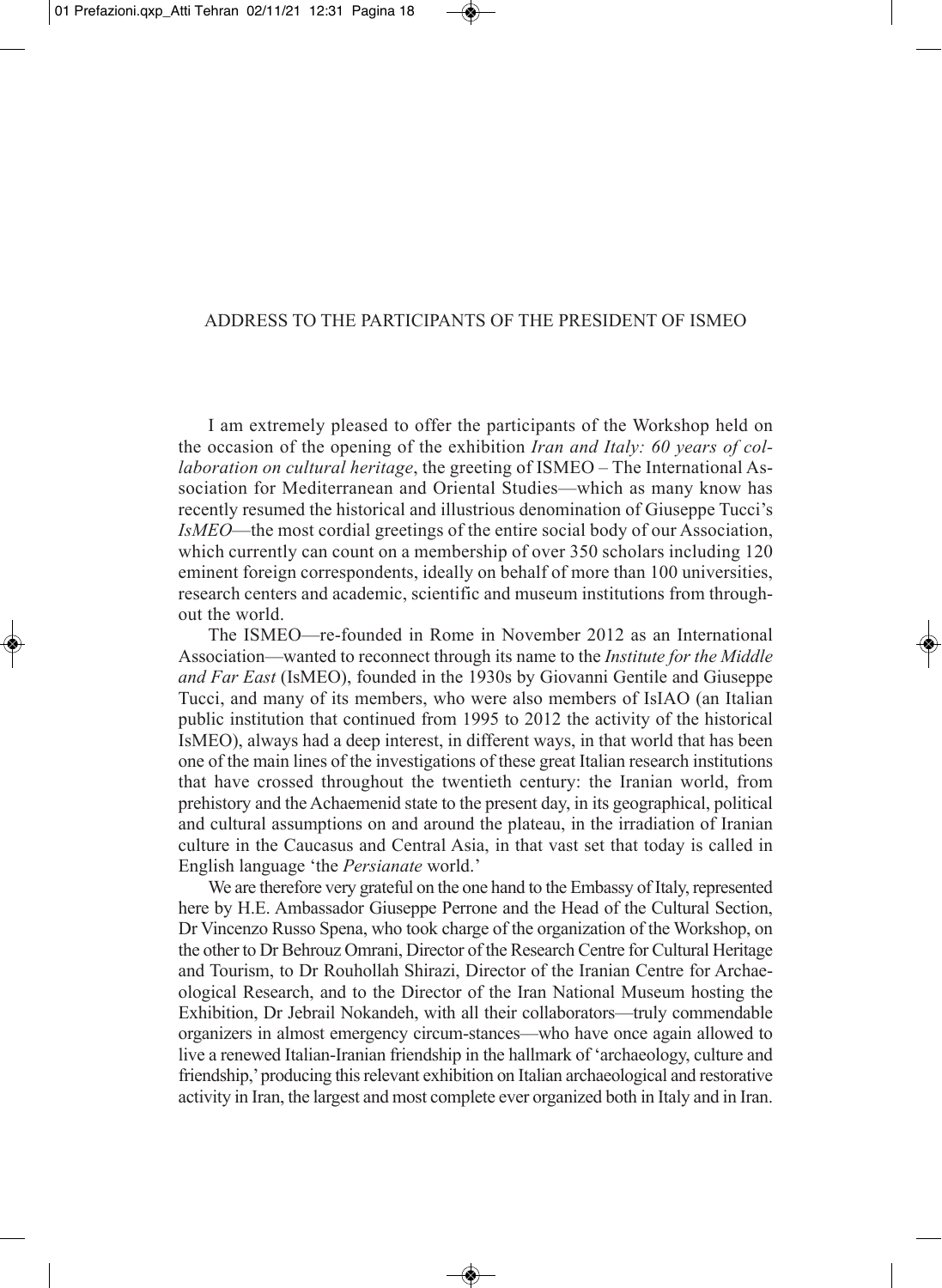Several times we have evoked in Iran and Italy, the trips that Enrico Mattei and Giuseppe Tucci—to whom the Italian museum containing the greatest amount of cultural heritage belonging to the Iranian heritage in Italy is now entitled—made at the end of the 1950s in Iran, at the time entering the modernization phase of its oil industry. Iran's gratitude for the egalitarian openness that—first in the world—Enrico Mattei proposed in the division of oil revenues produced the conditions for an intensified Italian cultural presence in this country.

From 1958-1959 Umberto Scerrato began to devote himself to the excavation of the Achaemenid site problematically identified with ancient Zranka, at Dahane-ye Gholaman, in eastern Iran, on the border with Afghanistan and Pakistan. I cannot dwell on the details of this great enterprise, which lasted seven seasons of excavation leaving fundamental questions still open; anyway, this first Italian-Iranian intervention in Sistan created the conditions for a fruitful season of Italian studies and restorations in Persepolis, Pasargade, Esfahan and numerous other places where dozens of important monuments from the different eras of Iranian history urgently needed both restoration and exnovo study of their respective contexts. We will try to give a brief idea of these joint Iranian-Italian experiences in the illustrative panels that make up the Exhibition.

The Italian idea of using Iranian technical skill, Iranian materials, suggestions of ancient Iranian authors on their own monuments produced such a tenacious experience of comparison between the two great artistic traditions that over time they left material traces and schools of Italian-Iranian technology that still today repeat and perfect the lesson of those masters. I do not think that we can find another example as successful—I say this without modesty, being Italian— of perfect and harmonious fusion of experiences between two friendly peoples and between two multi-thousand-year-old artistic and cultural traditions.

The still unpublished documentary mass that derives from those early works, through the Italian and Iranian scholars of the younger generations who have been working on it for several years now, it is a common heritage of Iran, Italy and the world, and the refounded ISMEO recognizes its duty to make available to international scholars all its experiences and all the data that have remained unpublished so far (see e.g. Vidale-Lazzari, eds., *Lapis Lazuli Bead Making at Shahr-i Sokhta,* 2017; Kavosh-Vidale-Fazeli, *Tappeh Graziani, Sistan, Iran: Stratigraphy, Formation Processes and Chronology of a Suburban Site of Shahr-i Sokhta***/***Prehistoric Sistan 2*, 2019; Genito, ed., *Fieldnotes and Reports from Scerrato's Excavations at Dahane-ye Gholaman*, in preparation etc.).

More than half a century has passed since Italian archaeologists began to intensify their presence in Iran, but today we are here to testify that dedication, friendship and competence continue unchanged to strengthen the bridges of knowledge between the generations of scholars who love the products of the